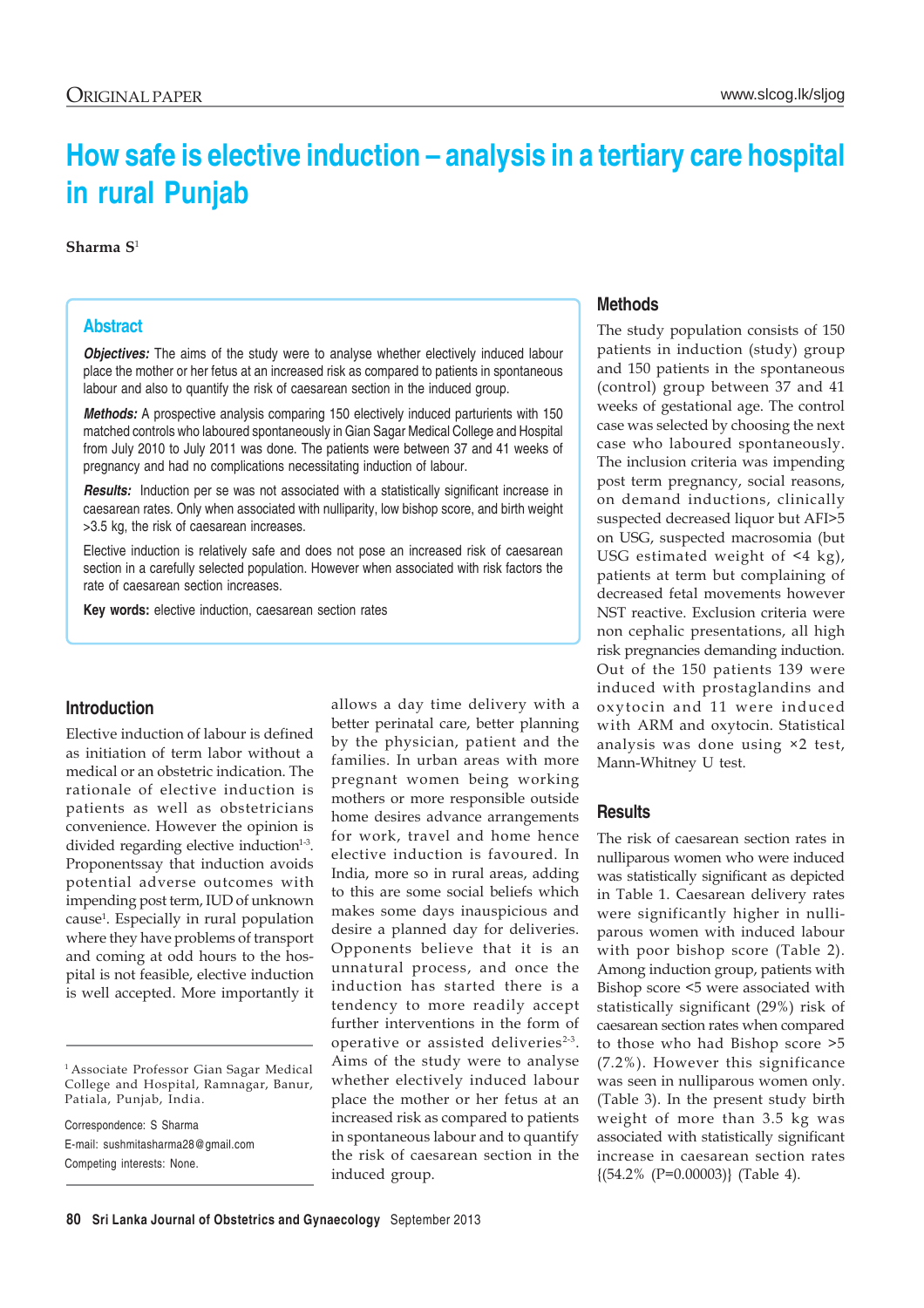| 1 GDIG 1. DUJCING GULU |                       |               |  |
|------------------------|-----------------------|---------------|--|
| Induced group $(\%)$   | Spontaneous group (%) | Significance  |  |
| 113                    | 113                   |               |  |
| 33 (29.1%)             | 16 (14.8%)            | $P < 0.001**$ |  |
| 3(2.7%)                | $1(1.1\%)$            | <b>NS</b>     |  |
|                        |                       |               |  |
| 37                     | 37                    |               |  |
| 4 $(10.6\%)$           | $2(5.3\%)$            | <b>NS</b>     |  |
| 1 $(1.7\%)$            | 0                     | <b>NS</b>     |  |
|                        |                       |               |  |

**Table1. Baseline data**

\*\*Highly significant

## **Table 2. Comparasion of induced group according to Bishop score (N=150)**

| Parity    | Bishop score <5<br>$N = 117$ | Bishop score >5<br>$N = 33$ | Significance |
|-----------|------------------------------|-----------------------------|--------------|
| Nullipara | 30/89 (33.7%)                | $2/24$ $(8.3\%)$            | $P=0.016*$   |
| Multipara | $3/28$ (10.8 %)              |                             | <b>NS</b>    |
| Total     | 33 (28.2%)                   | 2(6.06%)                    | $P=0.0033*$  |

\*significant

## **Table 3. Incidence of caesarean section in different weight categories**

| Birth weight (kg) | Number (N) | LSCS $(%)$ | Vaginal delivery |
|-------------------|------------|------------|------------------|
| $2 - 2.5$         | 72         | 4(5.5)     | 68               |
| $2.6 - 3.0$       | 114        | 21(18.4)   | 93               |
| $3.1 - 3.5$       | 96         | 17(17.7)   | 79               |
| >3.5              | 18         | 10(55.5)   | 8                |
| Total             | 300        | 52 (17.3)  | 248              |

## **Table 4. Details of labour and delivery**

| Parameters   | Induced  | Spontaneous | Significance  |
|--------------|----------|-------------|---------------|
| First stage  |          |             |               |
| Nullipara    | 8.6 hrs  | 7.2 hrs     | $P < 0.001**$ |
| Multipara    | 7.6 hrs  | 4.9 hrs     | $P < 0.001**$ |
| Second stage |          |             |               |
| Nullipara    | 48 min   | 33.0 min    | $P = 0.013$   |
| Multipara    | 23.3 min | 26.0 min.   | ΝS            |
|              |          |             |               |

\*\*Highly significant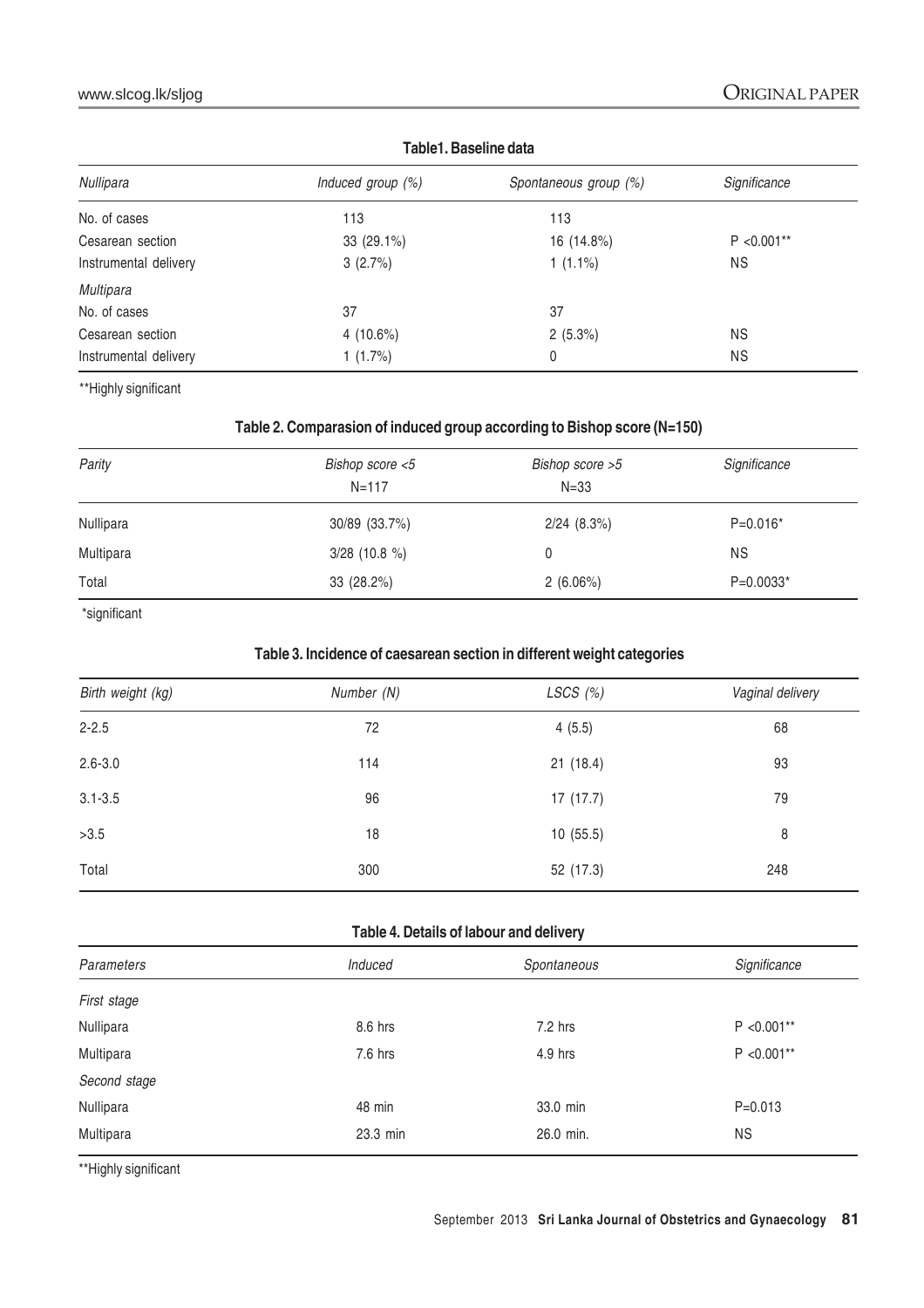There is a statistically significant increase in duration of both first stage and second stage of labour in nulliparous induced women as compared with her control 8.6 h versus 7.20 h (P<0.001). In multipara the duration of first stage was prolonged 7.6h versus 4.9 h (P<0.001).

Further both the groups were analysed in the nulliparous women by comparing the caesarean section rates in females with bishop <5 after excluding the birth weight >3.5 kg and age >30 years. The caesarean rates in the induced group was not statistically higher  $(P+0.05)$  than the

spontaneous group proving that induction per se is not associated with increased caesarean rates. Only when associated with other factors the risk increases (Table 5).

The most common indication for caesarean section in the induced group was fetal distress and in the spontaneous labour group it was meconium stained liquor. 52% of women in the induced group were delivered in the day time as compared to 32% in the spontaneous group women. Maternal and neonatal complications are given in Table 6.

#### **Table 5. Indications for caesarean section**

| Indication              | Induced | Spontaneous |
|-------------------------|---------|-------------|
| Fetal distress          | 13      | 3           |
| Arrest of dilatation    |         |             |
| Arrest of descent       | 3       | 3           |
| Muconium stained liquor |         | 10          |
| Failed induction        | 6       | 0           |

#### **Table 6. Maternal and fetal outcome**

| Induced group | Spontaneous group |
|---------------|-------------------|
|               |                   |
| $2.8$ kg      | 2.7 kg            |
| 8             | 7                 |
| 13            | 11                |
| 0             | 0                 |
| 18            | 19                |
| 6             | 5 ( $p=0.79$ NS)  |
|               |                   |
| 3             | 2                 |
| 2             | 4                 |
| 1             | 0                 |
| 6             | 4                 |
| 1             | 0                 |
|               |                   |

#### **Discussion**

In this present study there is no difference in caesarean rates in multiparous patients between both the groups. But the risk of caesarean in nulliparous women is statistically high (29.1% versus 14.8%). Vrouenraets et al2 also had similar result that increased risk of caesarean delivery was predominantly related to an unfavourable Bishop score at admission. Bodner et al<sup>3</sup> reported that women undergoing labour induction because of prolonged pregnancy should be sufficiently informed regarding the risks of a caesarean section or a vacuum extraction. They also considered elective caesarean section in primipara in with an unfavourable cervix, high age, and high estimated infant birth weight. In a systematic review by Caughey et al<sup>1</sup> women who were expectantly managed had more likelihood of meconium stained liquor compared to elective induction of labour. In our study, patient had more meconium stained liquor in the control group however it was not statistically significant. The RCTs suggest elective induction beyond 41 weeks gestation is associated with decreased risk of caesarean delivery and risk of meconium stained liquor<sup>1</sup>. Future studies should focus on this in settings where obstetric care and fetal monitoring facilities are better. In rural set up such a regular followup is difficult than other tertiary care centres. Cochrane database systemic review by Gulmezoglu et al<sup>4</sup> suggested that policy of labour induction was associated with fewer perinatal deaths and fewer caesarean sections as compared to expectant management. Some infant morbidities such as meconium aspiration syndrome were also reduced, although no significant differences in NICU admission were seen. Prysak and Castronova<sup>5</sup> reported no significant increase in instrumental deliveries, neonatal and maternal complications between induced and spontaneous group. Present study also had similar results. However in our study there was statistically significant prolongation of first and